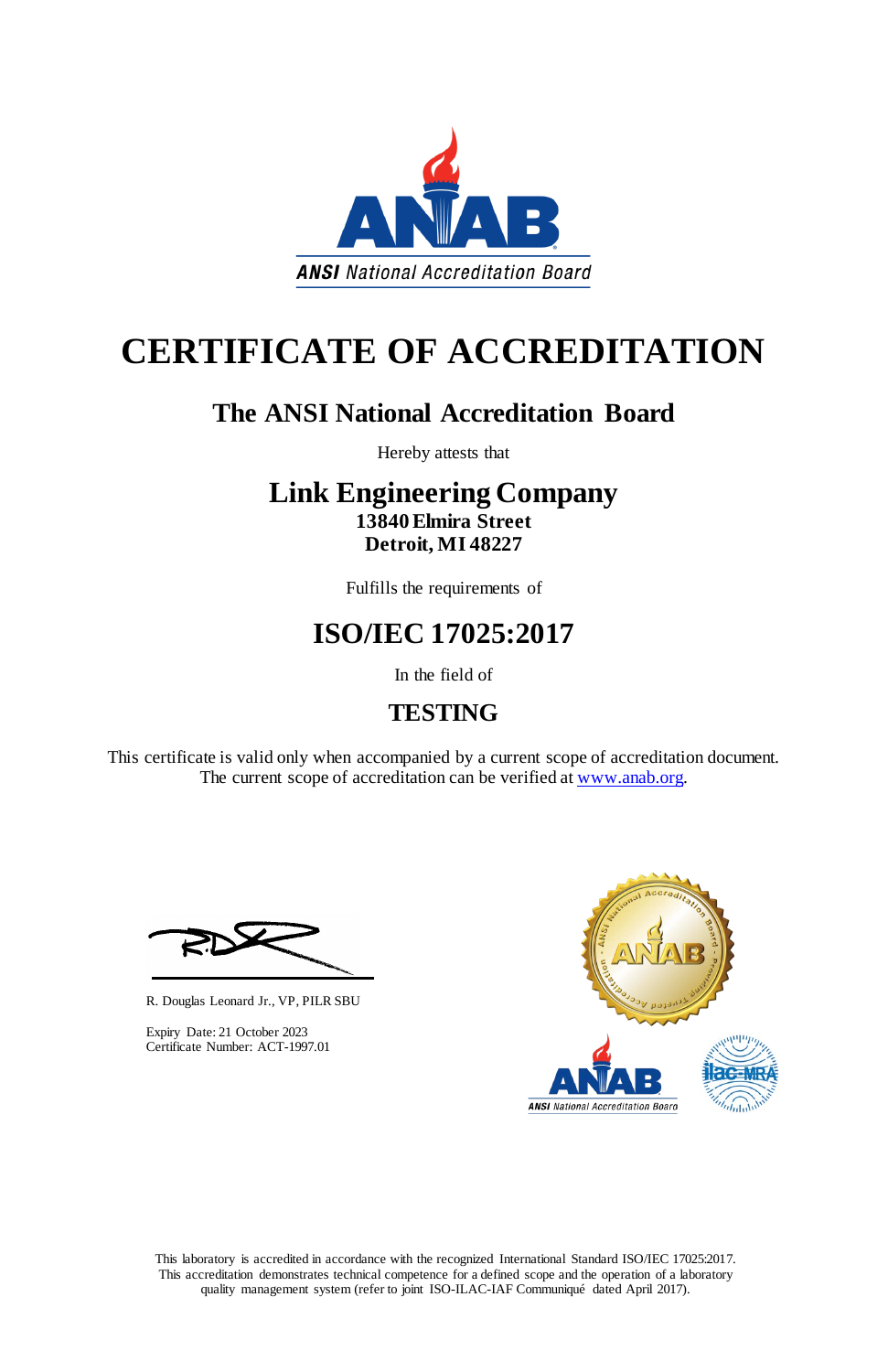

#### **SCOPE OF ACCREDITATION TO ISO/IEC 17025:2017**

### **Link Engineering Company**

13840 Elmira Street Detroit, MI 48227

Ronan Harkin [r.harkin@linkeng.com](mailto:t.woychowski@linkeng.com)

#### **TESTING**

Valid to: October 21, 2023<br>
Certificate Number: **ACT-1997.01** 

ĥ.

#### **Mechanical**

| <b>Specific Tests and/or</b><br><b>Properties Measured</b> | <b>Specification, Standard,</b><br><b>Method, or Test Technique</b>                                                                         | <b>Items, Materials or</b><br><b>Product Tested</b>                               | <b>Key Equipment or</b><br><b>Technology</b> |
|------------------------------------------------------------|---------------------------------------------------------------------------------------------------------------------------------------------|-----------------------------------------------------------------------------------|----------------------------------------------|
| Friction Effectiveness/<br>Performance/Wear                | SAE J2522; SAE J2784<br>SAE J2684; ISO 26867<br>JASO C406; JASO C407<br>ATPD-5324-A; ECE R90-02<br>SAE 2690; ECE R13<br>ECE R13H; ISO-11157 | <b>Friction Materials and</b><br><b>Components</b> for Hydraulic<br><b>Brakes</b> | Performance Dynamometer                      |
| <b>Noise</b>                                               | SAE J2521; SAE J2636<br>SAE J294; ATPD-5324-A<br><b>USCT</b> ; AK Noise                                                                     | <b>Friction Materials and</b><br>Components for Hydraulic<br><b>Brakes</b>        | <b>NVH</b> Dynamometer                       |
| Wear                                                       | JASO C427; SAE J2707<br>SAE J3006; ATPD-5324-A<br><b>USCT</b>                                                                               | <b>Friction Materials and</b><br>Components for Hydraulic<br><b>Brakes</b>        | Performance Dynamometer                      |
| <b>Structural Performance</b>                              | JASO C441; JASO C448<br>SAE J1713; SAE J2928<br>ECE R90-2; SAE J1404<br>ATPD-5324-A                                                         | <b>Friction Materials and</b><br>Components for Hydraulic<br><b>Brakes</b>        | Performance Dynamometer                      |
| Friction Effectiveness/<br>Performance/Wear/<br>Structural | RP 628, TP-121D;<br>SAE J2115; JASO C407<br>ISO 26865; ISO 26866<br>ATPD-5324-A                                                             | <b>Friction Materials and</b><br><b>Components for Air Brakes</b>                 | Commercial Vehicle<br>Dynamometer            |